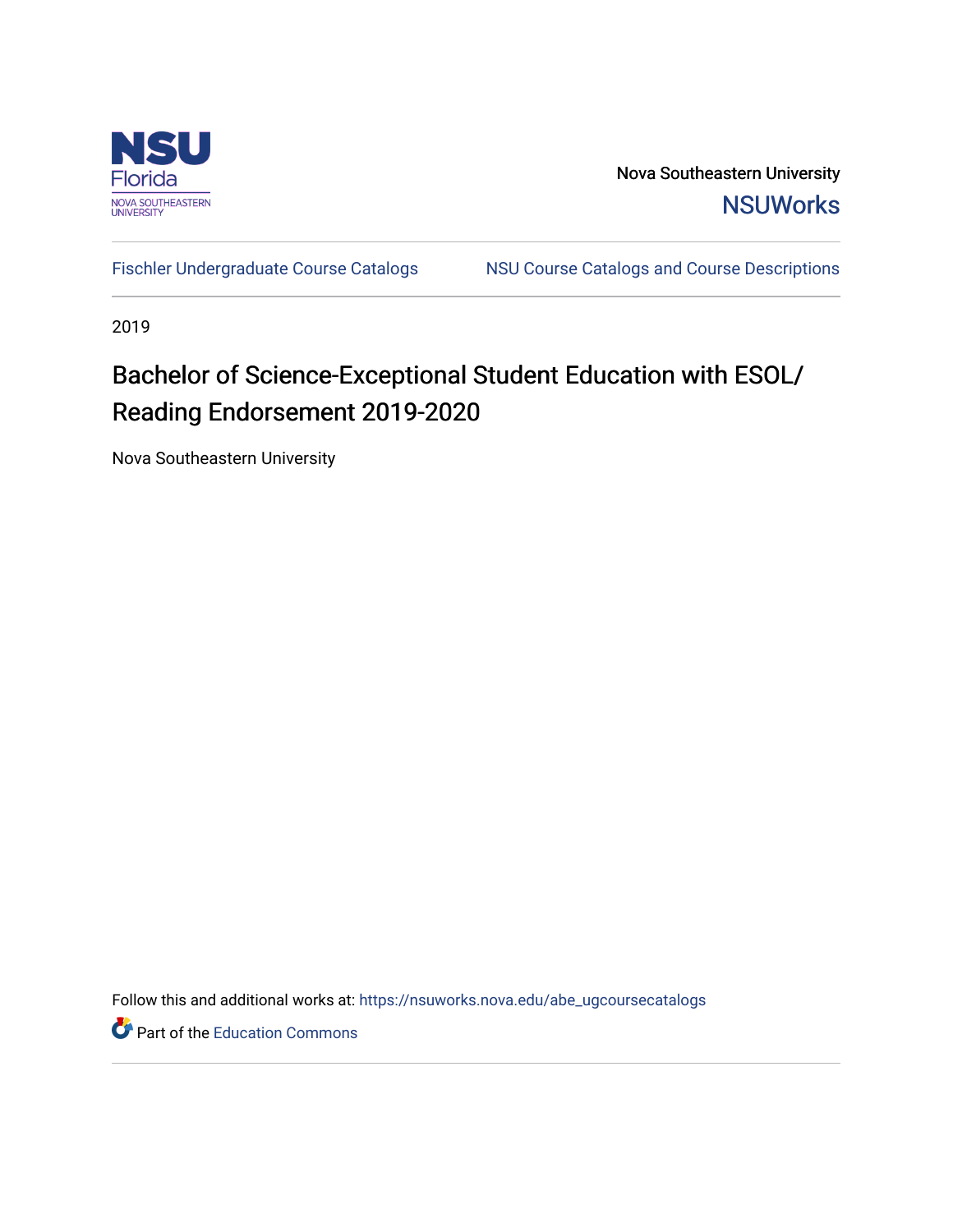

## **ABRAHAM S. FISCHLER COLLEGE OF EDUCATION DEGREE CURRICULUM SHEET | 2019-2020 CATALOG**

**BACHELOR OF SCIENCE - EXCEPTIONAL STUDENT EDUCATION WITH ESOL/READING ENDORSEMENT (FLORIDA DOE STATE APPROVED PROGRAM)**

| <b>FIRST YEAR SEMINAR</b>                              |                 |                   | <b>MAJOR</b>                                                         |                |       |
|--------------------------------------------------------|-----------------|-------------------|----------------------------------------------------------------------|----------------|-------|
| Course                                                 |                 | Credits Frequency | Course                                                               | <b>Credits</b> | Frequ |
| UNIV 1000: First Year Seminar                          |                 |                   | EDUC 2500: Education Pre-Enrollment Seminar                          |                | FV    |
| <b>Total First Year Seminar Credits</b>                | 3               |                   | *RAZT 1050: Fundamentals of Peer Education                           |                |       |
|                                                        |                 |                   | EDUC 2010F: Foundations of Education                                 |                |       |
| Area/Course                                            | Credits         | Frequency         | ESOL 2903F: Cross-Cultural Studies                                   |                |       |
| <b>Written Composition</b>                             |                 |                   | EDUC 3525F: Practices of Instruction                                 |                |       |
| 6 credits at or above COMP 1500                        |                 |                   | EDUC 3535F: Educational Assessment                                   |                | FV    |
| Open Written Composition                               | 3               |                   | ESOL 3340F: Survey of TESOL for Teachers                             |                |       |
| Open Written Composition                               | 3               |                   | EDUC 3350F: Survey of Exceptional Student Education                  |                |       |
| <b>Mathematics</b>                                     |                 |                   | ESED 3570F: Foundations of Learning Disabilities                     |                |       |
| 6 credits at or above MATH 1040                        |                 |                   | EDUC 4010F: Foundations of Curriculum Development                    |                |       |
| MATH 1050: Concepts in Geometry & Logic                | 3               |                   | ELEM 3810F: Assessing Literacy in the Elementary School              |                |       |
| Arts and Humanities                                    |                 |                   | ESED 3540F: Introduction to Language & Speech Disabilities           |                |       |
|                                                        |                 |                   | ESED 3561F: Families, Professionals, and Exceptionalities            |                |       |
|                                                        |                 |                   | ELEM 4350F: Methods of Teaching Mathematics in the Eleme 3           |                |       |
|                                                        |                 |                   | ELEM 4560F: Methods of Teaching Reading Across the Eleme 3           |                |       |
| 6 credits in HIST, ARTS, PHIL, HUMN, LITR, THEA, FILM, |                 |                   | ESOL 4565F: Second Language Learning                                 |                |       |
| MUSC, DANC, WRIT, foreign language                     |                 |                   | ESED 4550F: Methods and Materials for Teaching Learners              |                |       |
| HIST 1030 or HIST 1040 (preferred)                     | 3               |                   | ESED 4340F: Teaching Language Arts to Exceptional Educ               |                |       |
| Open Arts and Humanities                               | 3               |                   | EDUC 4510F: Race, Society, and Ethics                                |                |       |
| Social and Behavioral Sciences                         |                 |                   | ESED 4530F: Classroom Procedures for Intellectually & De             |                |       |
| 6 credits in PSYC, SOCL, ANTH, ECN, COMM, GEOG,        |                 |                   | ESED 4320F: Classroom Management for Typical & Atypical 1 3          |                |       |
| GEST, INST, POLS                                       |                 |                   | EDUC 3360F: Educational Psychology                                   | 3              | FV    |
| PSYC 1020 (preferred)                                  | 3               |                   | Florida Teacher Cert. Exam. - Subject Area Examination               |                |       |
| PSYC 2350 or PSYC 2360 or PSYC 2370 (preferred)        | $\mathbf{B}$    |                   | Florida Teacher Cert. Exam. - Professional Educator Test             |                |       |
| Science                                                |                 |                   | ESED 4570: Exceptional Student Education Internship                  | 12             | FV    |
| 6 credits in BIOL, MBIO, CHEM, SCIE, ENVS, PHYS        |                 |                   | <b>Total Major Credits</b>                                           |                |       |
| Physical Science, PHYS 1020 Preferred                  |                 |                   | * RAZT 1050 is only required for students in the Shark Teach Program |                |       |
| Open Science                                           |                 |                   |                                                                      |                |       |
| <b>Total General Education Credits</b>                 | $\overline{30}$ |                   |                                                                      |                |       |
| <b>OPEN ELECTIVES</b>                                  |                 |                   |                                                                      |                |       |
| take 5 open elective courses                           |                 |                   |                                                                      |                |       |

|                         |           | <b>MAJOR</b>                                               |                |           |
|-------------------------|-----------|------------------------------------------------------------|----------------|-----------|
| dits                    | Frequency | Course                                                     | <b>Credits</b> | Frequency |
| 3                       |           | EDUC 2500: Education Pre-Enrollment Seminar                | 0              | <b>FW</b> |
| $\overline{\mathbf{3}}$ |           | *RAZT 1050: Fundamentals of Peer Education                 |                | F         |
|                         |           | EDUC 2010F: Foundations of Education                       |                | F         |
| dits <sup></sup>        | Frequency | ESOL 2903F: Cross-Cultural Studies                         |                | F         |
|                         |           | EDUC 3525F: Practices of Instruction                       |                | F         |
|                         |           | EDUC 3535F: Educational Assessment                         |                | FW        |
| 3                       |           | ESOL 3340F: Survey of TESOL for Teachers                   |                | W         |
| 3                       |           | EDUC 3350F: Survey of Exceptional Student Education        |                | F         |
|                         |           | ESED 3570F: Foundations of Learning Disabilities           |                | F         |
|                         |           | EDUC 4010F: Foundations of Curriculum Development          |                | F         |
| 3                       |           | ELEM 3810F: Assessing Literacy in the Elementary School    | 3              | F         |
|                         |           | ESED 3540F: Introduction to Language & Speech Disabilities | 3              | W         |
|                         |           | ESED 3561F: Families, Professionals, and Exceptionalities  | 3              | W         |
|                         |           | ELEM 4350F: Methods of Teaching Mathematics in the Eleme 3 |                | W         |
|                         |           | ELEM 4560F: Methods of Teaching Reading Across the Eleme 3 |                | W         |
|                         |           | ESOL 4565F: Second Language Learning                       | 3              | F         |
|                         |           | ESED 4550F: Methods and Materials for Teaching Learners    | 3              | F         |
| 3                       |           | ESED 4340F: Teaching Language Arts to Exceptional Educ     | 3              | F         |
| 3                       |           | EDUC 4510F: Race, Society, and Ethics                      |                | F         |
|                         |           | ESED 4530F: Classroom Procedures for Intellectually & De   | 3              | F         |
|                         |           | ESED 4320F: Classroom Management for Typical & Atypical l  | 3              | W         |
|                         |           | EDUC 3360F: Educational Psychology                         | 3              | FW        |
| 3                       |           | Florida Teacher Cert. Exam. - Subject Area Examination     |                |           |
| 3                       |           | Florida Teacher Cert. Exam. - Professional Educator Test   |                |           |
|                         |           | ESED 4570: Exceptional Student Education Internship        | 12             | FW        |
|                         |           | <b>Total Major Credits</b>                                 | 72             |           |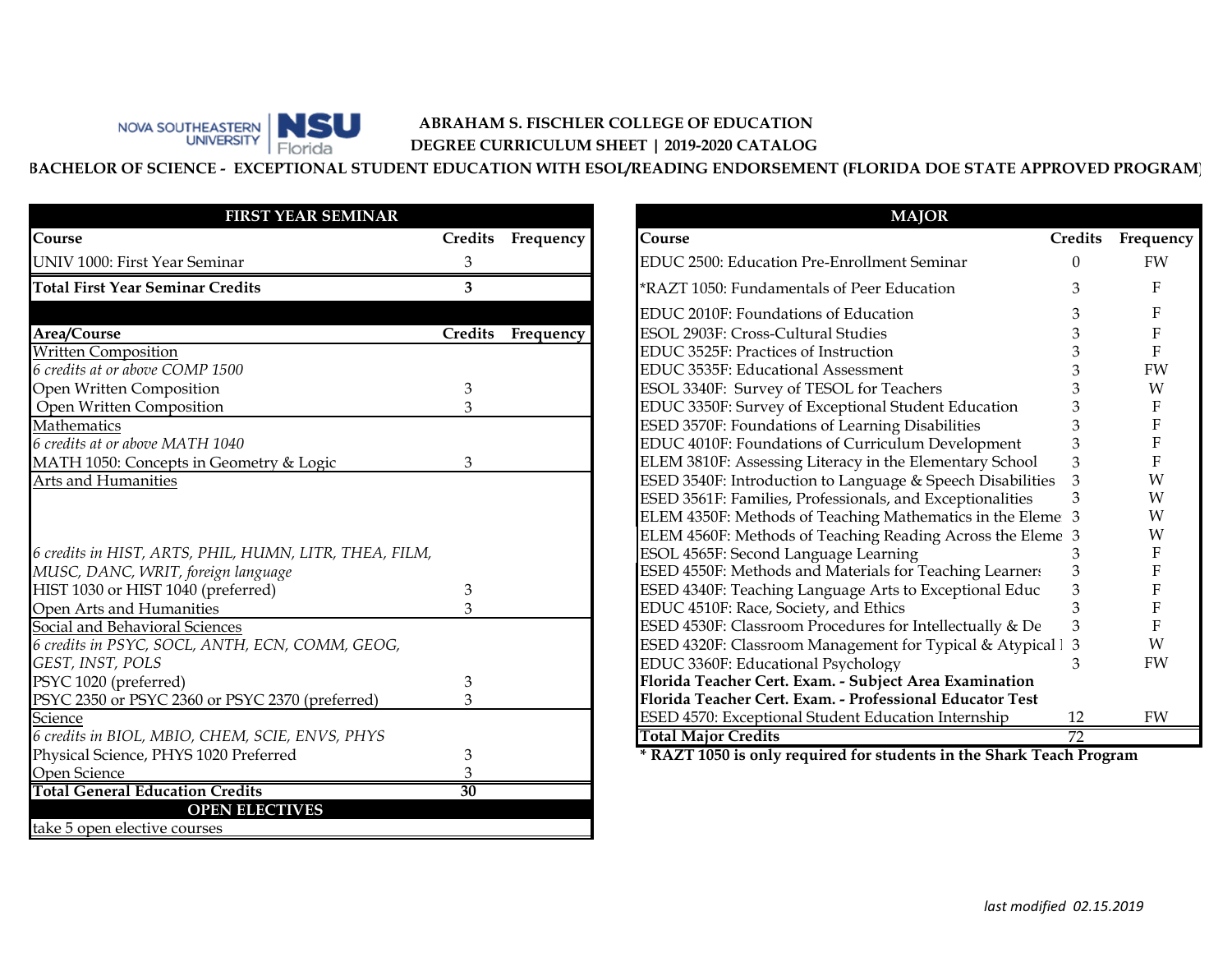**Total Open Electives Credits 15**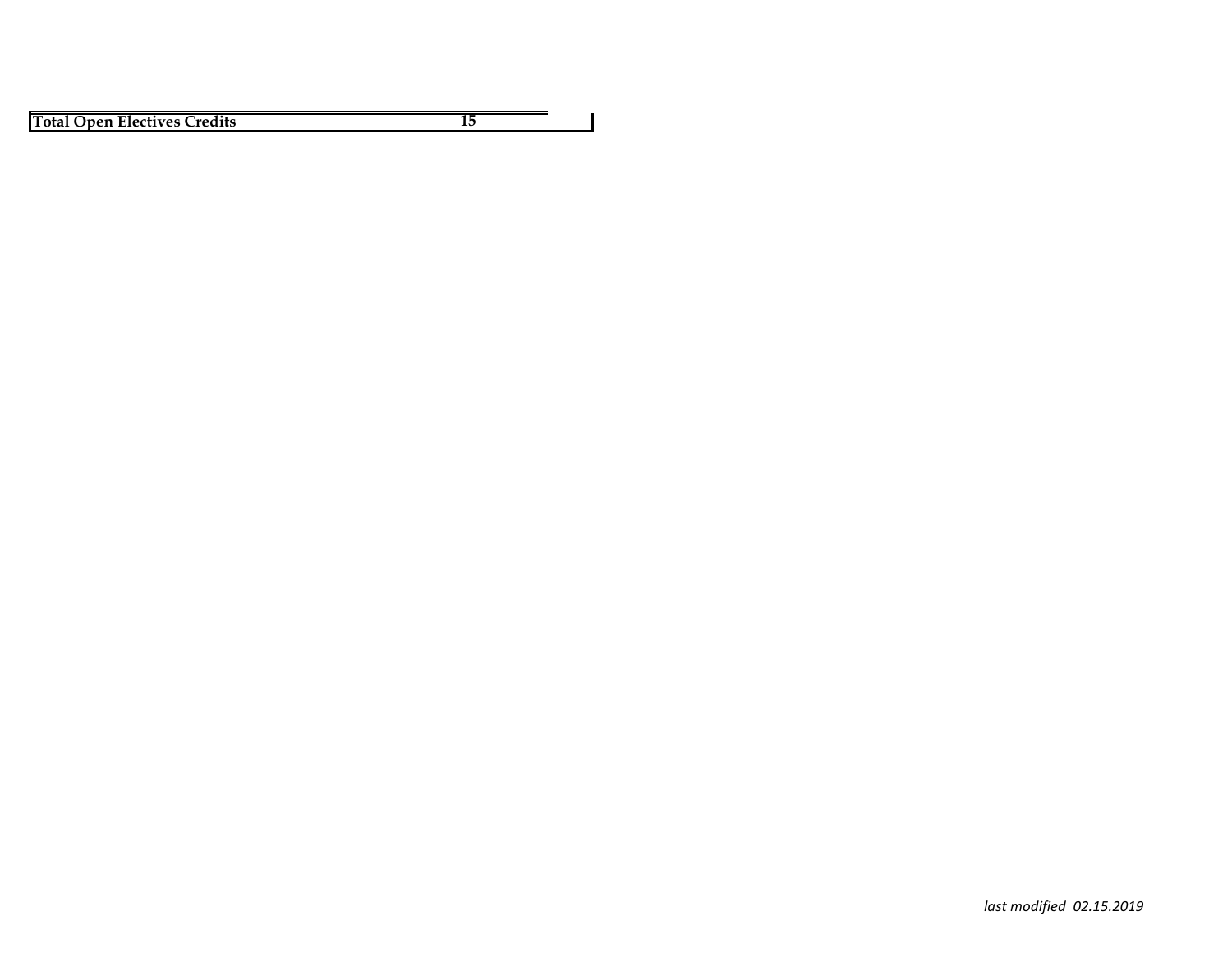

#### **ABRAHAM S. FISCHLER COLLEGE OF EDUCATION EXCEPTIONAL STUDENT EDUCATION DEGREE CURRICULUM SHEET | 2019-2020 CATALOG SAMPLE FOUR YEAR CURRICULUM | 2019-2020 CATALOG**

| <b>First Year</b>                                                  |                    |                                                             |         |  |  |  |
|--------------------------------------------------------------------|--------------------|-------------------------------------------------------------|---------|--|--|--|
| Fall                                                               |                    | Winter                                                      |         |  |  |  |
| Course                                                             | Credits            | Course                                                      | Credits |  |  |  |
| UNIV 1000: First Year Seminar                                      | 3                  | COMP 2000 or COMP 2020                                      | 3       |  |  |  |
| EDUC 2500: Educaton Pre-Enrollment Seminar                         | 0                  | MATH 1050: Concepts in Geometry & Logic                     | 3       |  |  |  |
| COMP 1500: College Writing                                         | 3                  | HIST 1030 or HIST 1040 (preferred) (Arts & Humanities       | 3       |  |  |  |
| MATH 1040: Algebra for College Students                            | 3                  | ESOL 3340F: Survey of TESOL for Teachers                    | 3       |  |  |  |
| EDUC 2010F: Foundations of Education                               | 3                  | EDUC 3535F: Educational Assessment                          | 3       |  |  |  |
| ESOL 2903F: Cross Cultural Studies                                 | 3                  | Science                                                     | 3       |  |  |  |
| EDUC 3525F: Practices of Instruction                               | 3                  | PSYC 1020 (preferred)                                       | 3       |  |  |  |
| EDUC 3350F: Survey of Exceptional Student Education                | 3                  | Florida Teacher Cert. Exam. - Gen. Knowledge Test           |         |  |  |  |
| <b>Total Credits</b>                                               | 21                 | <b>Total Credits</b>                                        | 21      |  |  |  |
|                                                                    | <b>Second Year</b> |                                                             |         |  |  |  |
| Fall                                                               |                    | Winter                                                      |         |  |  |  |
| Course                                                             | Credits            | Course                                                      | Credits |  |  |  |
| Elective                                                           | 3                  | Physical Science, PHYS 1020 preferred                       | 3       |  |  |  |
| Open Arts and Humanities                                           | 3                  | ESED 3540F: Introduction to Language and Speech Disa        | 3       |  |  |  |
| PSYC 2350, 2360, or 2370 (preferred) (Social & Beh Science)        | 3                  | ESED 3561F: Families, Professionals, & Exceptionalities     | 3       |  |  |  |
| ESED 3570F: Foundations of Learning Disabilities                   | 3                  | ELEM 4350F: Methods of Teaching Mathematics in the Elemer 3 |         |  |  |  |
| EDUC 4010F: Foundations of Curriculum Development                  | 3                  | ELEM 4560F: Methods of Teaching Reading                     | 3       |  |  |  |
| ELEM 3810F: Assessing Literacy in the Elementary School            | 3                  | Open Elective                                               | 3       |  |  |  |
| EDUC 3360F: Educational Psychology                                 | 3                  | Open Elective                                               | 3       |  |  |  |
| <b>Total Credits</b>                                               | 21                 | <b>Total Credits</b>                                        | 21      |  |  |  |
|                                                                    | <b>Third Year</b>  |                                                             |         |  |  |  |
| Fall                                                               |                    | Winter                                                      |         |  |  |  |
| Course                                                             | Credits            | Course                                                      | Credits |  |  |  |
| Open Elective                                                      | 3                  | ESED 4320F: Classroom Management for Typical & Atypical I 3 |         |  |  |  |
| Open Elective                                                      | 3                  | ESED 4570: Exceptional Student Education Internship         | 12      |  |  |  |
| ESOL 4565F: Second Language Learning                               | 3                  |                                                             |         |  |  |  |
| *ESED 4550F: Methods & Materials for Teaching Learners wi          | 3                  |                                                             |         |  |  |  |
| ESED 4340F: Teaching Language Arts to Exceptional Education Stu    | 3                  |                                                             |         |  |  |  |
| EDUC 4510F: Race, Society, and Ethics                              | 3                  |                                                             |         |  |  |  |
| ESED 4530F: Classroom Procedures for Intellectually and Developr 3 |                    | Florida Teacher Cert. Exam. - Subject Area Examination      |         |  |  |  |
| <b>Total Credits</b>                                               | 21                 | <b>Total Credits</b>                                        | 15      |  |  |  |
|                                                                    | <b>Fourth Year</b> |                                                             |         |  |  |  |
| Fall                                                               |                    | Winter                                                      |         |  |  |  |
| Course                                                             | Credits            | Course                                                      | Credits |  |  |  |
| M.S. Program                                                       |                    |                                                             |         |  |  |  |

**Florida Teacher Cert. Exam. - Professional Educator Test**

**TOTAL CREDITS: 120 Total Credits 30**